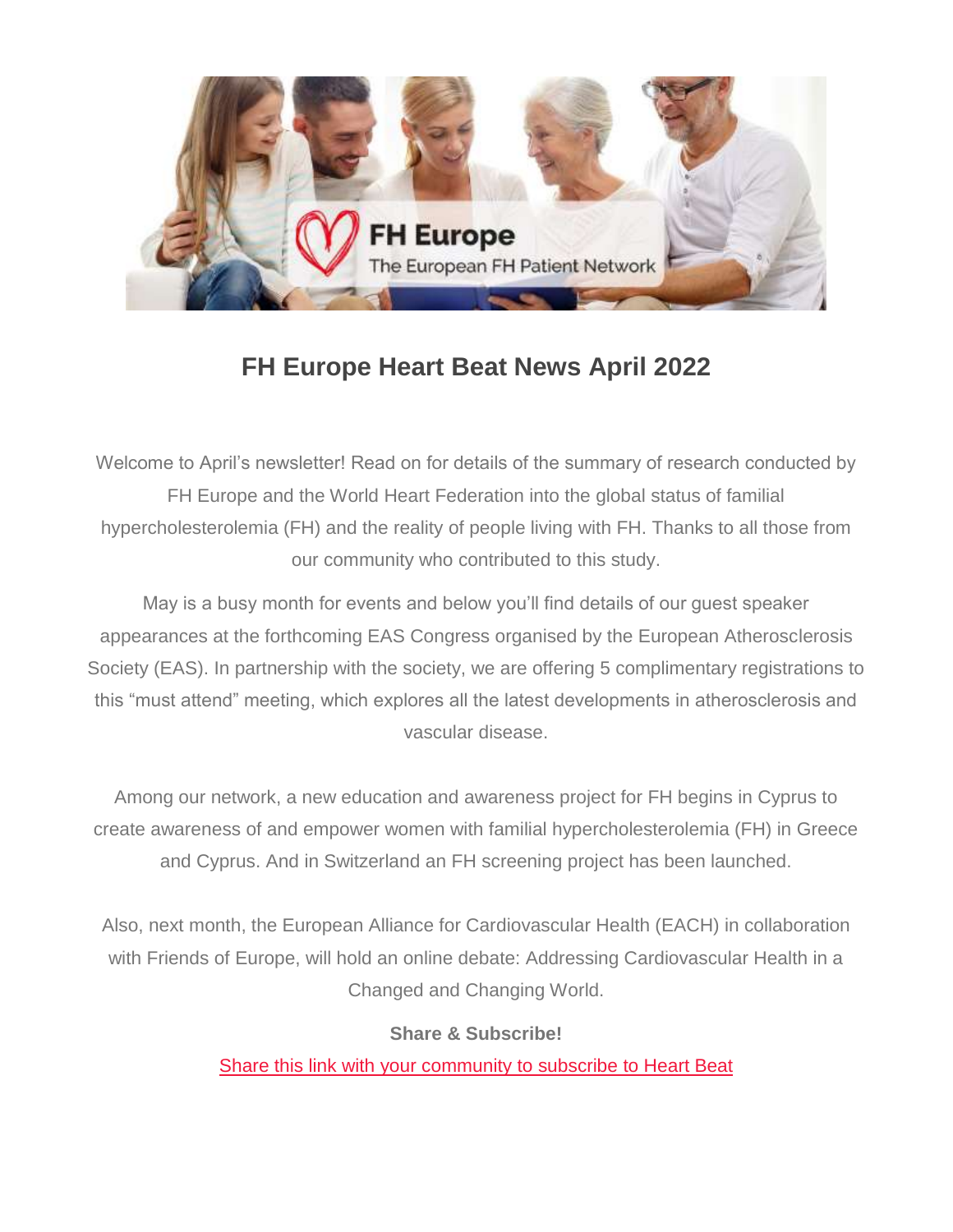

## **Results of a global survey into FH advocacy**

In 2020, many of you contributed to a survey mapping FH Advocacy efforts in your respective countries. This exercise - conducted in partnership with the World Heart Federation - aimed to present the global status of familial hypercholesterolemia (FH) and the reality of people living with FH and healthcare professionals.

A comprehensive survey was distributed to colleagues from 102 countries in order to map the state of FH around the world. Patients, patient organisations, advocates, physicians, nurses, caregivers, and researchers shared their perceptions and understanding of FH, including prevalence, diagnosis, and treatment of FH in their country, screening strategies and methods of diagnosis, and information on national advocacy efforts.

According to the respondents, **FH remains widely under diagnosed and under treated in all countries and regions.** Fortunately, the responses also suggest that many countries have initiated actions to address FH at a national level. Nonetheless, there is still a long way to go to reduce the global clinical and public health burden of FH.

**To read a preliminary analysis and view an interactive summary, please click** [here](https://fheurope.us2.list-manage.com/track/click?u=60930fdc325cffc47c2fb04ad&id=5da1a39ddb&e=981ab6495d)**.**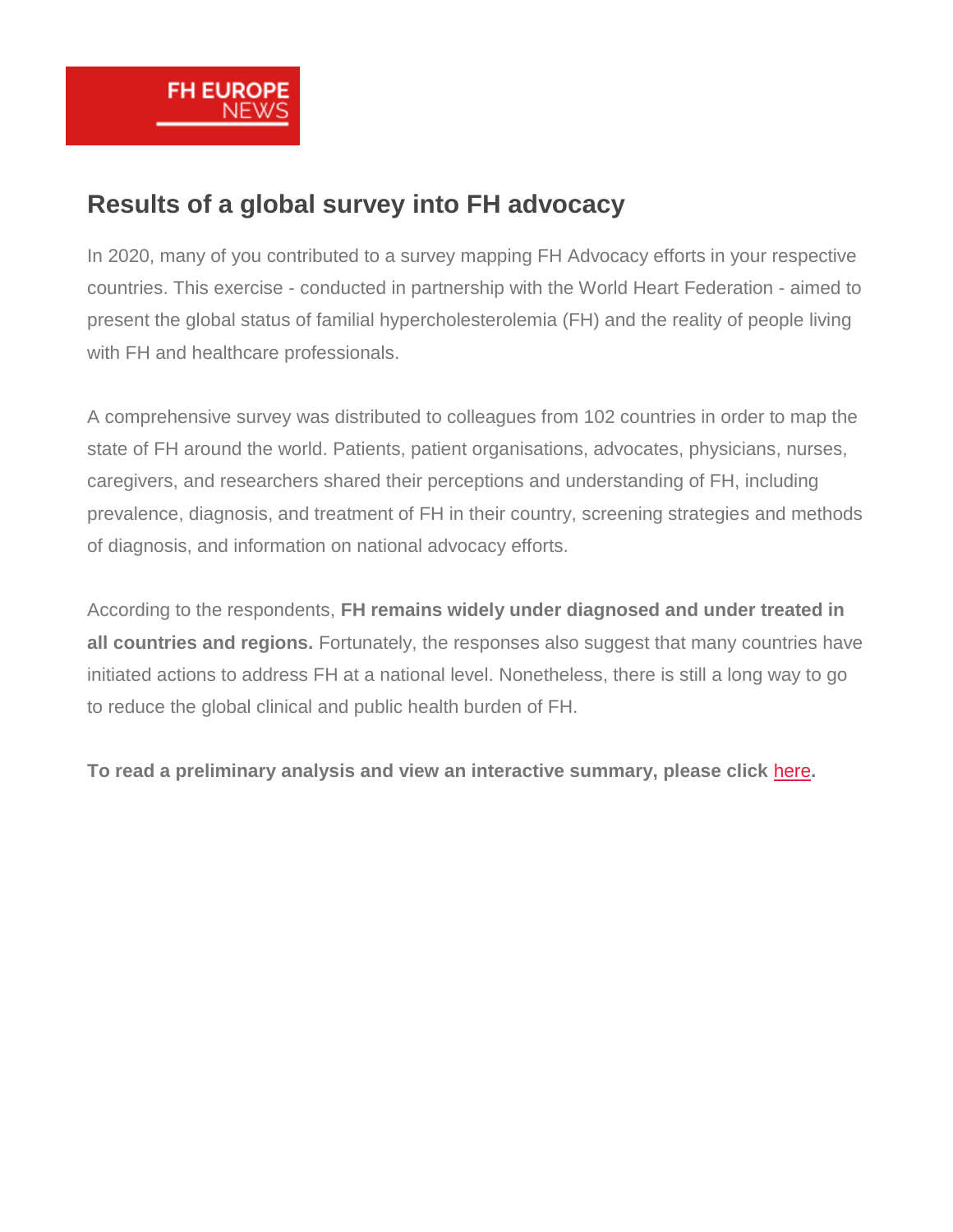

# **Cyprus – FH Education for Women**

A new education and awareness program for FH begins in Cyprus under the Erasmus+ small scale participation programme. The overarching objective of the project is to educate, create awareness of and empower women with familial hypercholesterolemia (FH),

Created by the Cyprus Atherosclerosis Society, the Hellenic Atherosclerosis Society and the Cyprus University of Technology, the project aims to identify and contact relevant FH patient organisations, identify and shape relevant health education messages for women in Cyprus and Greece and provide educational webinars to health professionals. It will also create health education and communication online tools for the public through a digital and social media campaign.

**Follow Cyprus FH on** [Facebook](https://fheurope.us2.list-manage.com/track/click?u=60930fdc325cffc47c2fb04ad&id=1edd2cc756&e=981ab6495d) **to learn more.**

# **Switzerland - The CATCH Study**

A new genetic testing project has been launched. It is a multi-centre open-label randomised controlled trial across Switzerland to test whether a cascade screening programme for monogenic or clinical FH, in comparison with usual care, will increase the detection rate of FH within families. It is called the CATCH study. The study includes index cases and their relatives in the French, German, and the Italian part of Switzerland. The CATCH study offers genetic testing for patients with severe hypercholesterolaemia and a familial or personal history of early-onset CVD with a Dutch Lipid Clinic Network score (DLNC) ≥6 points. **Read more** [here](https://fheurope.us2.list-manage.com/track/click?u=60930fdc325cffc47c2fb04ad&id=8d222033be&e=981ab6495d)**.**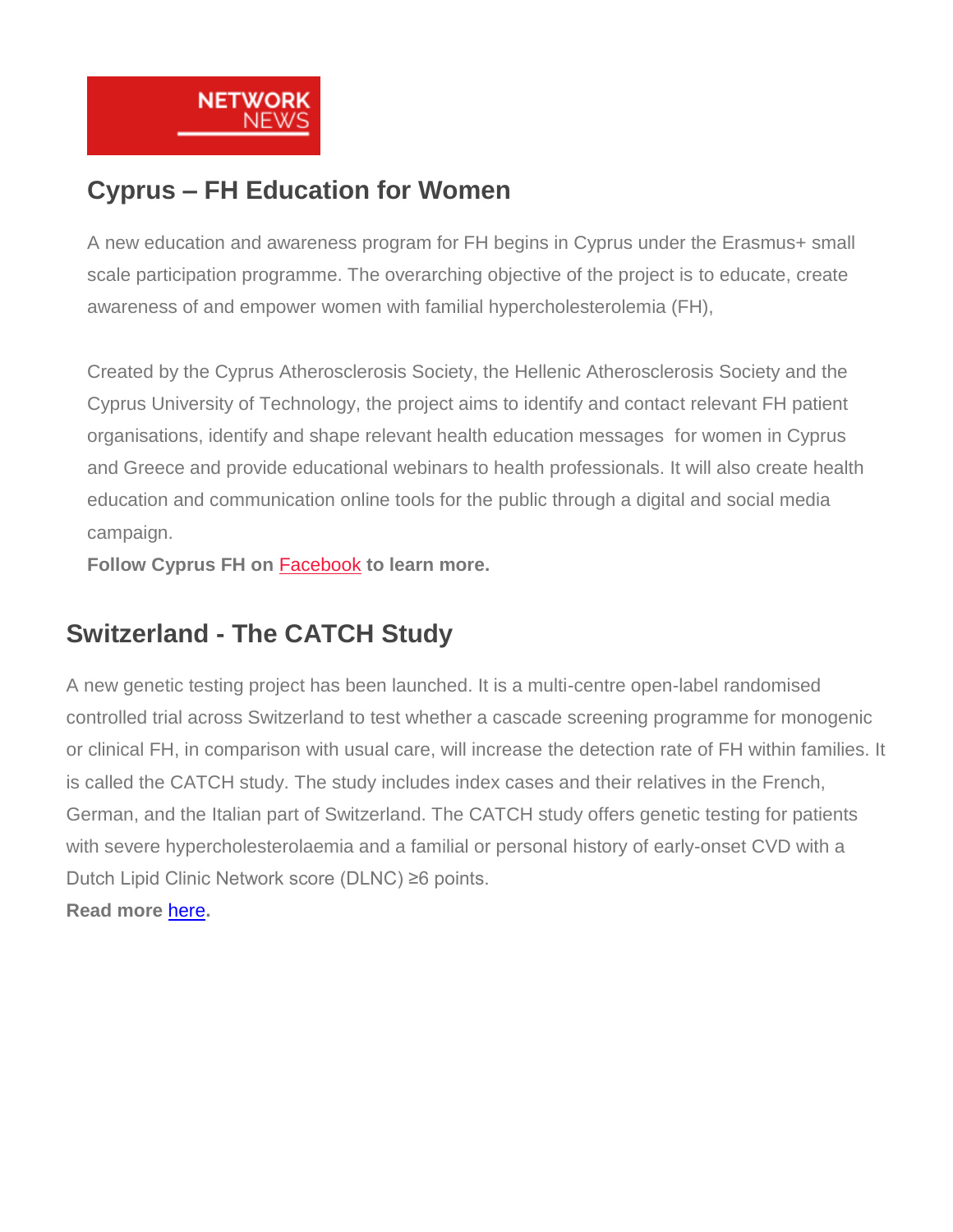

# **EAS Congress 2022**

Next month, on 22nd to 25th May, the EAS Hybrid Congress takes place in Milan.

Organised by the European Atherosclerosis Society (EAS) - a world leading scientific association - and the Italian Atherosclerosis Society, this will be the 90th EAS Congress. The event can be attended in-person or virtually.

#### **NOW YOU CAN ATTEND TOO!**

In partnership with the European Atherosclerosis Society, we are pleased to offer 5 complimentary registration to attend the congress virtually.

**Apply** [here](https://fheurope.us2.list-manage.com/track/click?u=60930fdc325cffc47c2fb04ad&id=7f9beaf1e0&e=981ab6495d)**. The deadline is Wednesday, May 11th .**

#### **We will be present too.**

FH Europe's participation at the event includes:

- EAS Paediatric FH symposium a satellite session featuring Magdalena Daccord, who, together with people living with elevated Lp(a), will share patients perspective. If you attend the congress in person, you can register via the website to secure your free spot at the event.
- EAS FHSC Steering Committee Closed Meeting, where FH Europe will share updates on the outcomes of the recent policy activities across Europe.
- WHF Session 2: Global FH co-chaired by Magdalena Daccord, Chief Executive of FH Europe and Prof Kausik Ray, President of EAS, FH Europe will discuss Changing FH Policy at a European Level. The session will take place on 24th May at 13:30.

#### **For programme and further details visit:**

[https://eas-congress.com/2022/](https://fheurope.us2.list-manage.com/track/click?u=60930fdc325cffc47c2fb04ad&id=79321b8424&e=981ab6495d)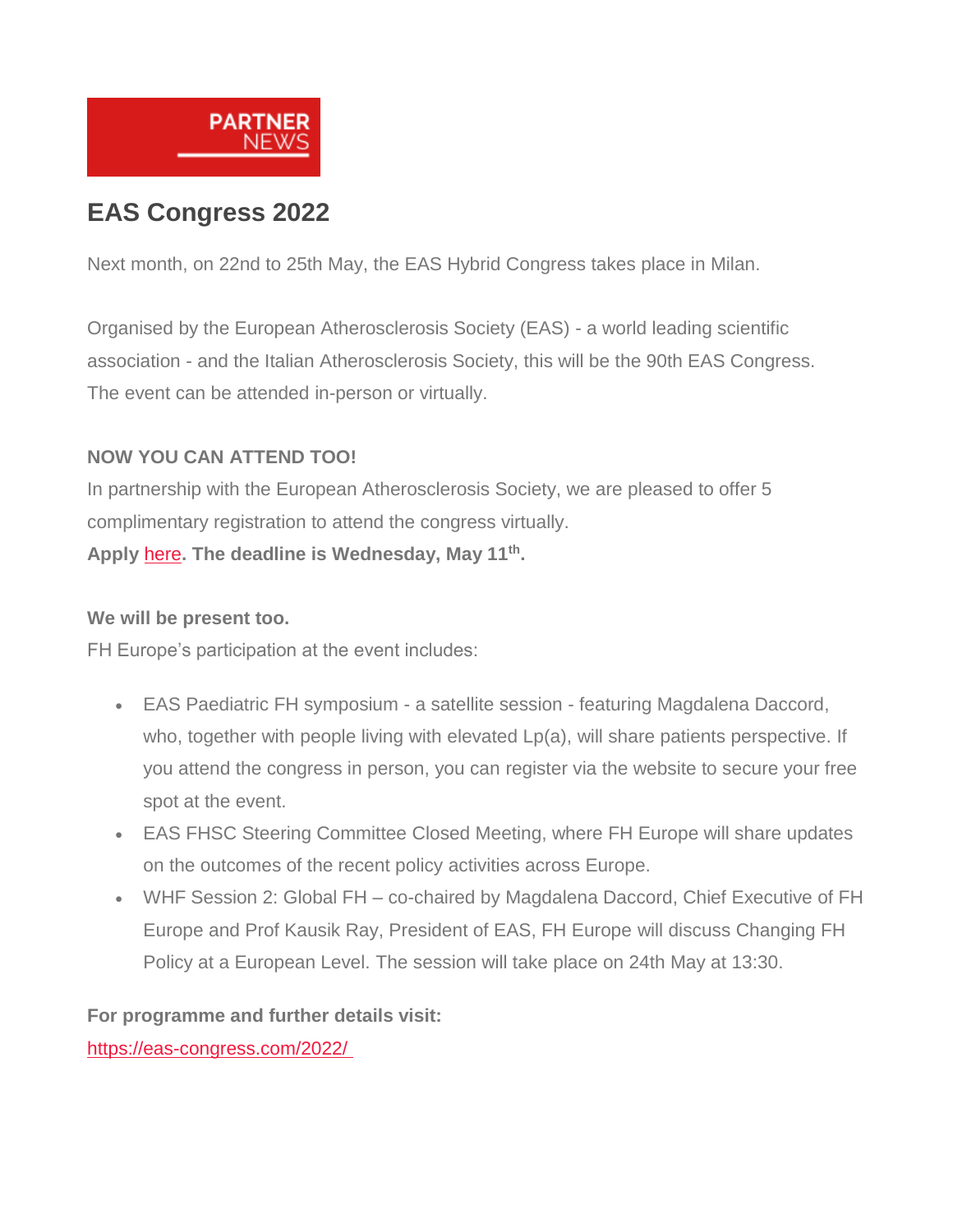# **European Alliance for Cardiovascular Health - virtual event**

The European Alliance for Cardiovascular Health (EACH) holds an online debate in collaboration with Friend of Europe next month: Addressing Cardiovascular Health in a Changed and Changing World.

The session takes place on Monday, 16th May 14:00 CEST. The speakers include:

- Stephan Achenbach, Chairman of the Department of Cardiology and Professor of Medicine at the University of Erlangen
- Stella Kyriakides, European Commissioner for Health and Food Safety
- Juozas Olekas, Member of the European Parliament and former Lithuanian health minister

EACH is a unique collaboration representing patients and citizens communities, medical professionals, researchers, health technology providers, the pharmaceutical industry and health insurance associations. FH Europe is a proud member representing its whole Network in this alliance.

**You can find out more** [here](https://fheurope.us2.list-manage.com/track/click?u=60930fdc325cffc47c2fb04ad&id=2cd1b1ad68&e=981ab6495d)**.**

### **EURODIS Rare Barometer Survey**

EURODIS - the non-governmental patient-driven alliance of rare disease patient organisations - is requesting participants for a study exploring the journey of those who have experience of seeking a diagnosis for a rare disease. The aim is to better identify how to improve the diagnosis journey of people living with rare diseases.

We very much encourage all members and partners of our Network to participate in this survey, which is available in 28 languages and takes no more than 20 minutes to complete and closes on 15 June 2022.

**Click** [here](https://fheurope.us2.list-manage.com/track/click?u=60930fdc325cffc47c2fb04ad&id=569e335ebf&e=981ab6495d) **to take this survey.**

# **The World Heart Federation Summit**

Taking place on 21-22 May 2022 in Geneva, the World Heart Federation Summit will bring together world leaders in cardiovascular health under the timely and universal theme of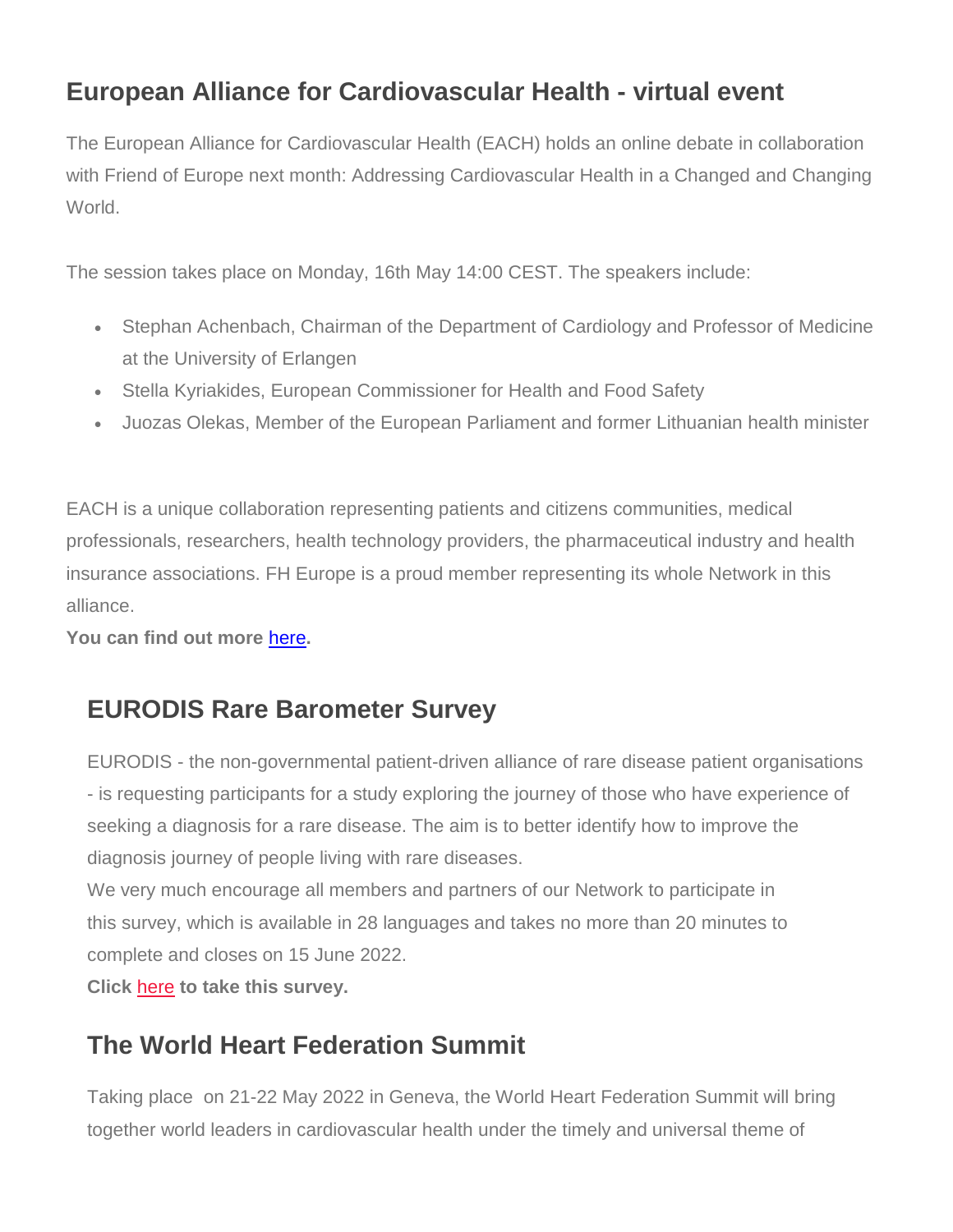Cardiovascular Health for Everyone.

Delegates to this exclusive, invitation-only event will engage with policymakers, diplomats, researchers, private sector partners and health advocates, forging ties with leaders and innovators in the global cardiovascular community with the goal of strengthening the global response to cardiovascular disease to help people live longer, healthier lives. The European FH patients community will be represented by Magdalena Daccord, the Chief Executive of FH Europe, as a speaker. Also, Inese Marina from Parsirdi.lv will feature as a speaker at the Summit.

**To find out more visit** [here](https://fheurope.us2.list-manage.com/track/click?u=60930fdc325cffc47c2fb04ad&id=dbe34ccb57&e=981ab6495d)**.**

# **EFPIA – virtual event on cardiovascular health**

On Friday, May 15th, the European Federation of Pharmaceutical Industries and Associations (EFPIA) will host a virtual event titled, "Towards a new normal: Why boosting cardiovascular health is critical", to discuss the findings of a report commission by the EFPIA CVD Network group. FH Europe has contributed to the report and shared about the importance of early screening and detection of FH and other inherited genetic CVD risk factors like Lp(a) in the process of building a stronger and prevention oriented health system.

More than two years after the COVID-19 pandemic started, healthcare systems are assessing its impact to strengthen their response and improve the health outcomes of patients across disease areas. In this context, EFPIA CVD Network commissioned a report, in collaboration with PwC, to understand the impact of the pandemic on the sixty million CVD patients in Europe.

**To join the event register** [here](https://fheurope.us2.list-manage.com/track/click?u=60930fdc325cffc47c2fb04ad&id=d8d49b6780&e=981ab6495d)**.**



- **4 - 6 May** European Stroke Organisation Conference 2022
- **11 May** EAS complimentary registration deadline
- **15 May** EFPIA virtual event Towards a new normal: Why boosting cardiovascular health